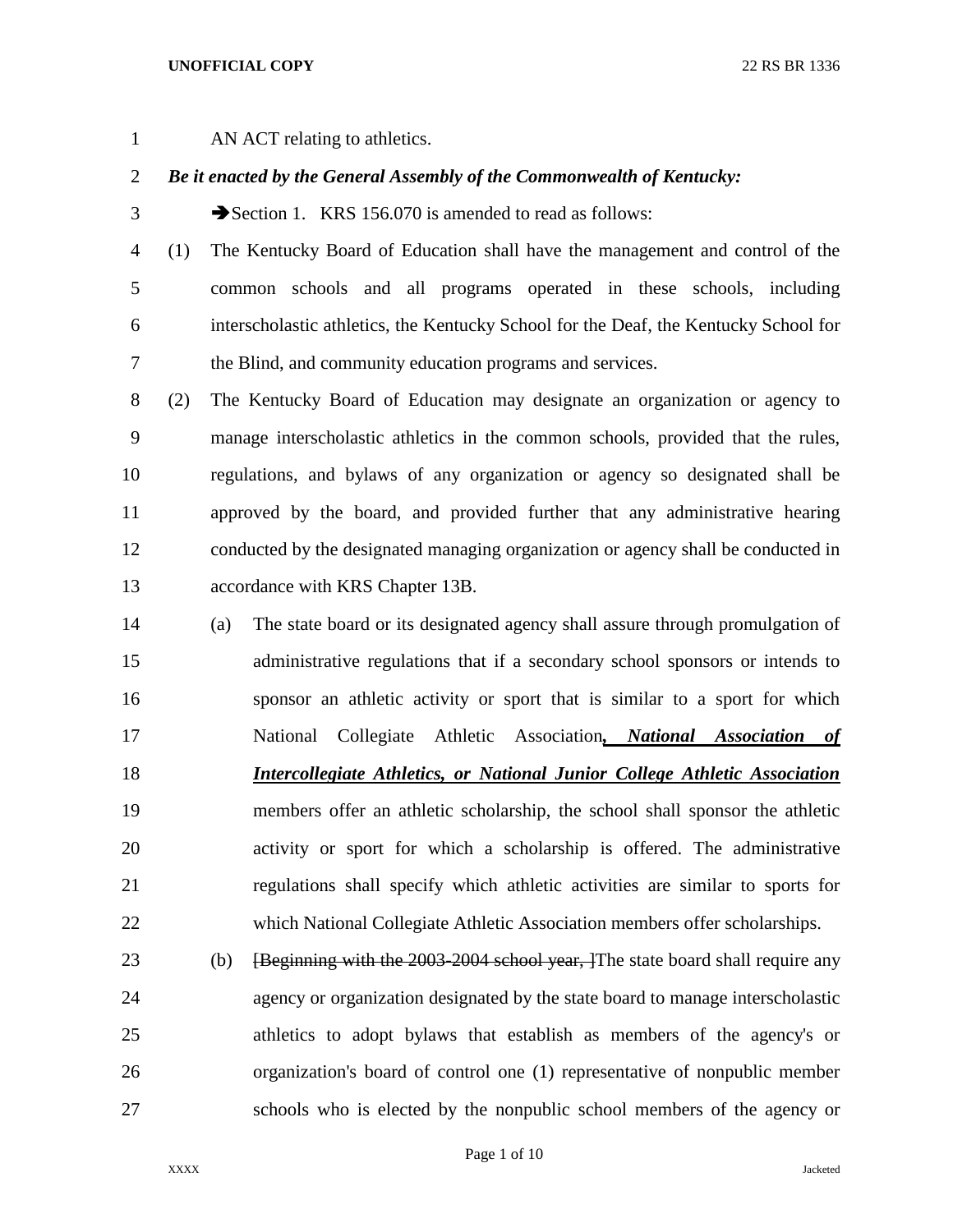organization from regions one (1) through eight (8) and one (1) representative of nonpublic member schools who is elected by the nonpublic member schools of the agency or organization from regions nine (9) through sixteen (16). The nonpublic school representatives on the board of control shall not be from classification A1 or D1 schools. Following initial election of these nonpublic school representatives to the agency's or organization's board of control, terms of the nonpublic school representatives shall be staggered so that only one (1) nonpublic school member is elected in each even-numbered year.

 (c) The state board or any agency designated by the state board to manage interscholastic athletics shall not promulgate rules, administrative regulations, or bylaws that prohibit pupils in grades seven (7) to eight (8) from participating in any high school sports except for high school varsity soccer and football, or from participating on more than one (1) school-sponsored team at the same time in the same sport. The Kentucky Board of Education, or an agency designated by the board to manage interscholastic athletics, may promulgate administrative regulations restricting, limiting, or prohibiting participation in high school varsity soccer and football for students who have not successfully completed the eighth grade.

 (d) 1. The state board or any agency designated by the state board to manage interscholastic athletics shall allow a member school's team or students to play against students of a non-member at-home private school, or a team of students from non-member at-home private schools, if the non- member at-home private schools and students comply with this 25 subsection.

 2. A non-member at-home private school's team and students shall comply with the rules for student athletes, including rules concerning: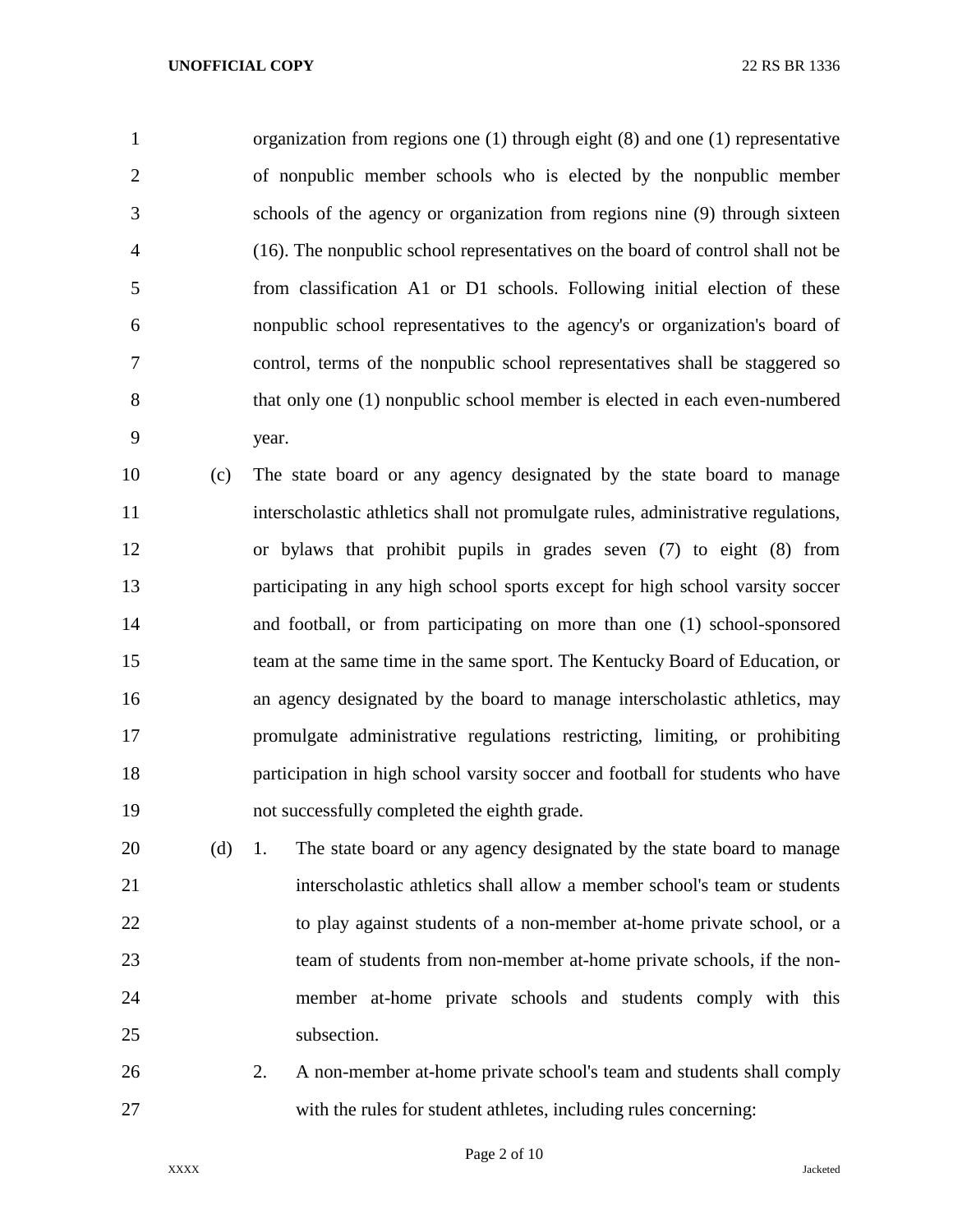| $\mathbf{1}$   |     | Age;<br>a.                                                                      |
|----------------|-----|---------------------------------------------------------------------------------|
| $\overline{2}$ |     | School semesters;<br>b.                                                         |
| 3              |     | Scholarships;<br>$\mathbf{c}$ .                                                 |
| 4              |     | Physical exams;<br>d.                                                           |
| 5              |     | Foreign student eligibility; and<br>e.                                          |
| 6              |     | f.<br>Amateurs.                                                                 |
| 7              |     | 3.<br>A coach of a non-member at-home private school's team shall comply        |
| 8              |     | with the rules concerning certification of member school coaches as             |
| 9              |     | required by the state board or any agency designated by the state board         |
| 10             |     | to manage interscholastic athletics.                                            |
| 11             |     | This subsection shall not allow a non-member at-home private school's<br>4.     |
| 12             |     | team to participate in a sanctioned:                                            |
| 13             |     | Conference;<br>a.                                                               |
| 14             |     | Conference tournament;<br>b.                                                    |
| 15             |     | District tournament;<br>c.                                                      |
| 16             |     | d.<br>Regional tournament; or                                                   |
| 17             |     | State tournament or event.<br>e.                                                |
| 18             |     | 5.<br>This subsection does not allow eligibility for a recognition, award, or   |
| 19             |     | championship sponsored by the state board or any agency designated by           |
| 20             |     | the state board to manage interscholastic athletics.                            |
| 21             |     | A non-member at-home private school's team or students may<br>6.                |
| 22             |     | participate in interscholastic athletics permitted, offered, or sponsored by    |
| 23             |     | the state board or any agency designated by the state board to manage           |
| 24             |     | interscholastic athletics.                                                      |
| 25             | (e) | Every local board of education shall require an annual medical examination      |
| 26             |     | performed and signed by a physician, physician assistant, advanced practice     |
| 27             |     | registered nurse, or chiropractor, if performed within the professional's scope |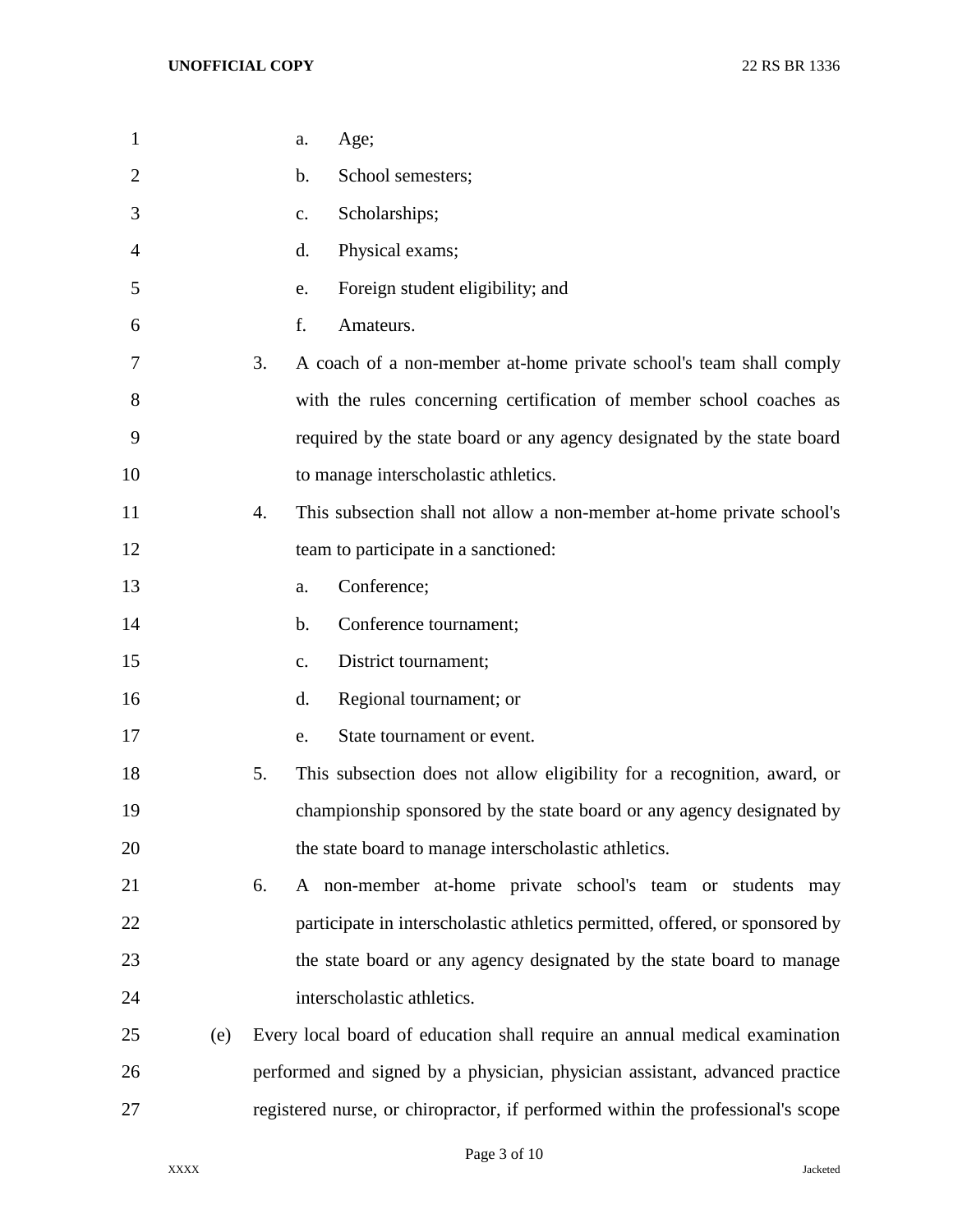of practice, for each student seeking eligibility to participate in any school athletic activity or sport. The Kentucky Board of Education or any organization or agency designated by the state board to manage interscholastic athletics shall not promulgate administrative regulations or adopt any policies or bylaws that are contrary to the provisions of this paragraph. (f) Any student who turns nineteen (19) years of age prior to August 1 shall not be eligible for high school athletics in Kentucky. Any student who turns nineteen (19) years of age on or after August 1 shall remain eligible for that school year only. An exception to the provisions of this paragraph shall be made, and the student shall be eligible for high school athletics in Kentucky if 11 the student: 1. Qualified for exceptional children services and had an individual education program developed by an admissions and release committee (ARC) while the student was enrolled in the primary school program; 2. Was retained in the primary school program because of an ARC committee recommendation; and 3. Has not completed four (4) consecutive years or eight (8) consecutive semesters of eligibility following initial promotion from grade eight (8) 19 to grade nine (9). (g) *The state board or any agency designated by the state board to manage interscholastic athletics shall promulgate administrative regulations or bylaws, as applicable, to provide that: 1. A member school shall designate all athletic teams, activities, and sports as one (1) of the following categories: a. Boys'; b. Coed; or c. Girls';*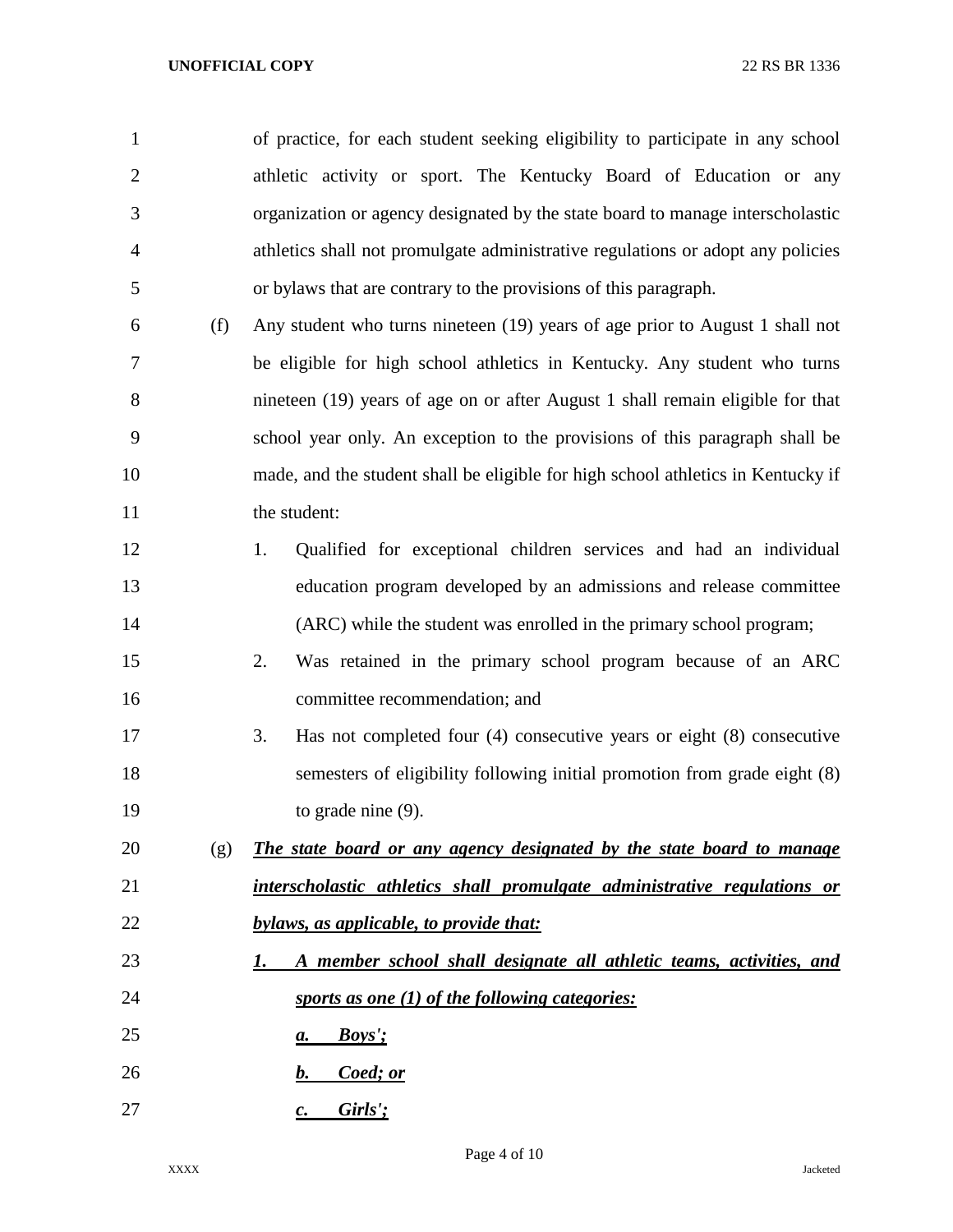| $\mathbf{1}$   |     | <u>2.</u> | An athletic activity or sport designated as girls', shall not be open<br>а.   |
|----------------|-----|-----------|-------------------------------------------------------------------------------|
| $\overline{2}$ |     |           | to a person born as a member of the male sex.                                 |
| 3              |     |           | b.<br>Nothing in this section shall be construed to restrict the              |
| 4              |     |           | eligibility of any student to participate in an athletic activity or          |
| 5              |     |           | sport designated as boys' or coed; and                                        |
| 6              |     | 3.        | The state board, an agency designated by the state board to manage            |
| 7              |     |           | <u>interscholastic athletics, a school district, or a member school shall</u> |
| 8              |     |           | not entertain a complaint, open an investigation, or take any other           |
| 9              |     |           | action<br>a school for maintaining separate<br>adverse<br>against             |
| 10             |     |           | interscholastic or intramural athletic teams, activities, or sports for       |
| 11             |     |           | students of the female sex.                                                   |
| 12             | (h) | 1.        | The state board or any agency designated by the state board to manage         |
| 13             |     |           | interscholastic athletics shall promulgate administrative regulations that    |
| 14             |     |           | permit a school district to employ or assign nonteaching or noncertified      |
| 15             |     |           | personnel or personnel without postsecondary education credit hours to        |
| 16             |     |           | serve in a coaching position. The administrative regulations shall give       |
| 17             |     |           | preference to the hiring or assignment of certified personnel in coaching     |
| 18             |     |           | positions.                                                                    |
| 19             |     | 2.        | A person employed in a coaching position shall be a high school               |
| 20             |     |           | graduate and at least twenty-one (21) years of age and shall submit to a      |
| 21             |     |           | criminal background check in accordance with KRS 160.380.                     |
| 22             |     | 3.        | The administrative regulations shall specify post-hire requirements for       |
| 23             |     |           | persons employed in coaching positions.                                       |
| 24             |     | 4.        | The regulations shall permit a predetermined number of hours of               |
| 25             |     |           | professional development training approved by the state board or its          |
| 26             |     |           | designated agency to be used in lieu of postsecondary education credit        |
| 27             |     |           | hour requirements.                                                            |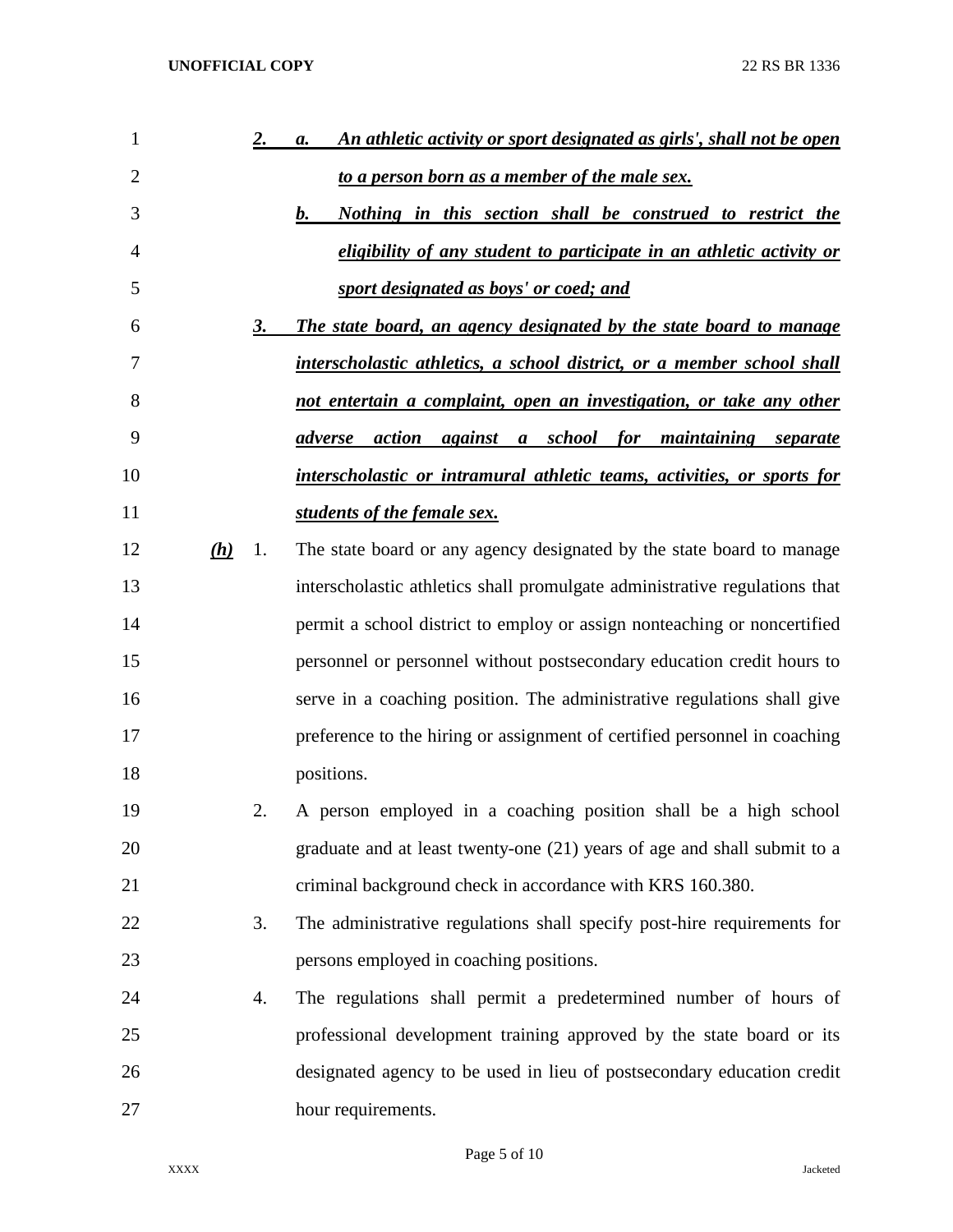- 
- 

 5. A local school board may specify post-hire requirements for personnel employed in coaching positions in addition to those specified in subparagraph 3. of this paragraph.

 *(i)*[(h)] Any student who transfers enrollment from a district of residence to a nonresident district under KRS 157.350(4)(b) shall be ineligible to participate in interscholastic athletics for one (1) calendar year from the date of the transfer.

 (3) (a) The Kentucky Board of Education is hereby authorized to lease from the State Property and Buildings Commission, or others, whether public or private, any lands, buildings, structures, installations, and facilities suitable for use in establishing and furthering television and related facilities as an aid or supplement to classroom instruction, throughout the Commonwealth, and for incidental use in any other proper public functions. The lease may be for any initial term commencing with the date of the lease and ending with the next ensuing June 30, which is the close of the then-current fiscal biennium of the Commonwealth, with exclusive options in favor of the board to renew the same for successive ensuing bienniums, July 1 in each even year to June 30 in the next ensuing even year; and the rentals may be fixed at the sums in each biennium, if renewed, sufficient to enable the State Property and Buildings Commission to pay therefrom the maturing principal of and interest on, and provide reserves for, any revenue bonds which the State Property and Buildings Commission may determine to be necessary and sufficient, in agreement with the board, to provide the cost of acquiring the television and related facilities, with appurtenances, and costs as may be incident to the issuance of the bonds.

 (b) Each option of the Kentucky Board of Education to renew the lease for a succeeding biennial term may be exercised at any time after the adjournment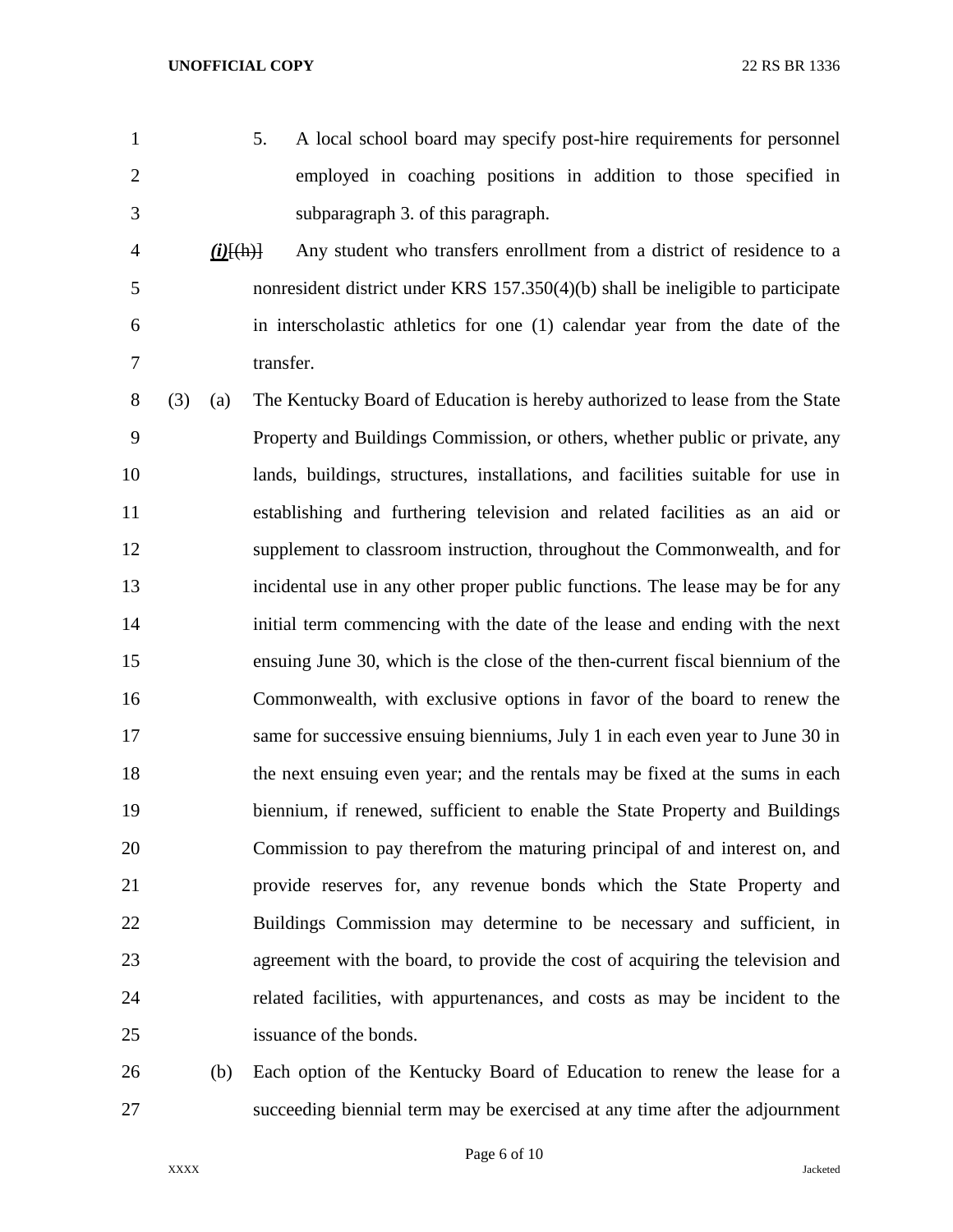of the session of the General Assembly at which appropriations shall have been made for the operation of the state government for such succeeding biennial term, by notifying the State Property and Buildings Commission in writing, signed by the chief state school officer, and delivered to the secretary of the Finance and Administration Cabinet as a member of the commission. The option shall be deemed automatically exercised, and the lease automatically renewed for the succeeding biennium, effective on the first day thereof, unless a written notice of the board's election not to renew shall have been delivered in the office of the secretary of the Finance and Administration Cabinet before the close of business on the last working day in April immediately preceding the beginning of the succeeding biennium.

 (c) The Kentucky Board of Education shall not itself operate leased television facilities, or undertake the preparation of the educational presentations or films to be transmitted thereby, but may enter into one (1) or more contracts to provide therefor, with any public agency and instrumentality of the Commonwealth having, or able to provide, a staff with proper technical qualifications, upon which agency and instrumentality the board, through the chief state school officer and the Department of Education, is represented in such manner as to coordinate matters of curriculum with the curricula prescribed for the public schools of the Commonwealth. Any contract for the operation of the leased television or related facilities may permit limited and special uses of the television or related facilities for other programs in the public interest, subject to the reasonable terms and conditions as the board and the operating agency and instrumentality may agree upon; but any contract shall affirmatively forbid the use of the television or related facilities, at any time or in any manner, in the dissemination of political propaganda or in furtherance of the interest of any political party or candidate for public office,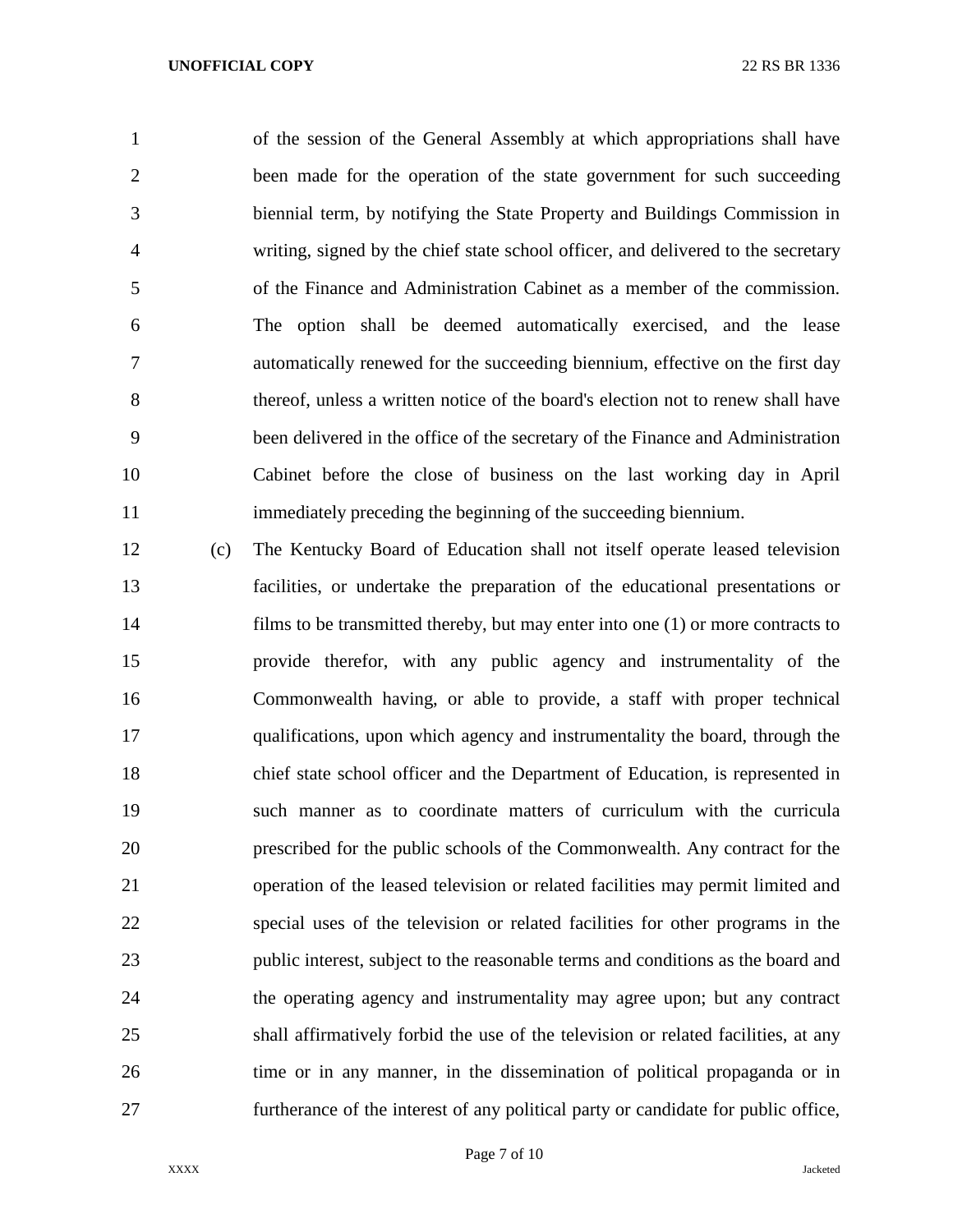or for commercial advertising. No lease between the board and the State Property and Buildings Commission shall bind the board to pay rentals for more than one (1) fiscal biennium at a time, subject to the aforesaid renewal options. The board may receive and may apply to rental payments under any lease and to the cost of providing for the operation of the television or related facilities not only appropriations which may be made to it from state funds, from time to time, but also contributions, gifts, matching funds, devises, and bequests from any source, whether federal or state, and whether public or private, so long as the same are not conditioned upon any improper use of the television or related facilities in a manner inconsistent with the provisions of 11 this subsection.

 (4) The state board may, on the recommendation and with the advice of the chief state school officer, prescribe, print, publish, and distribute at public expense such administrative regulations, courses of study, curriculums, bulletins, programs, outlines, reports, and placards as each deems necessary for the efficient management, control, and operation of the schools and programs under its jurisdiction. All administrative regulations published or distributed by the board shall be enclosed in a booklet or binder on which the words "informational copy" shall be clearly stamped or printed.

 (5) Upon the recommendation of the chief state school officer or his or her designee, the state board shall establish policy or act on all matters relating to programs, services, publications, capital construction and facility renovation, equipment, litigation, contracts, budgets, and all other matters which are the administrative responsibility of the Department of Education.

25 SECTION 2. A NEW SECTION OF KRS CHAPTER 158 IS CREATED TO READ AS FOLLOWS:

*(1) Any student who:*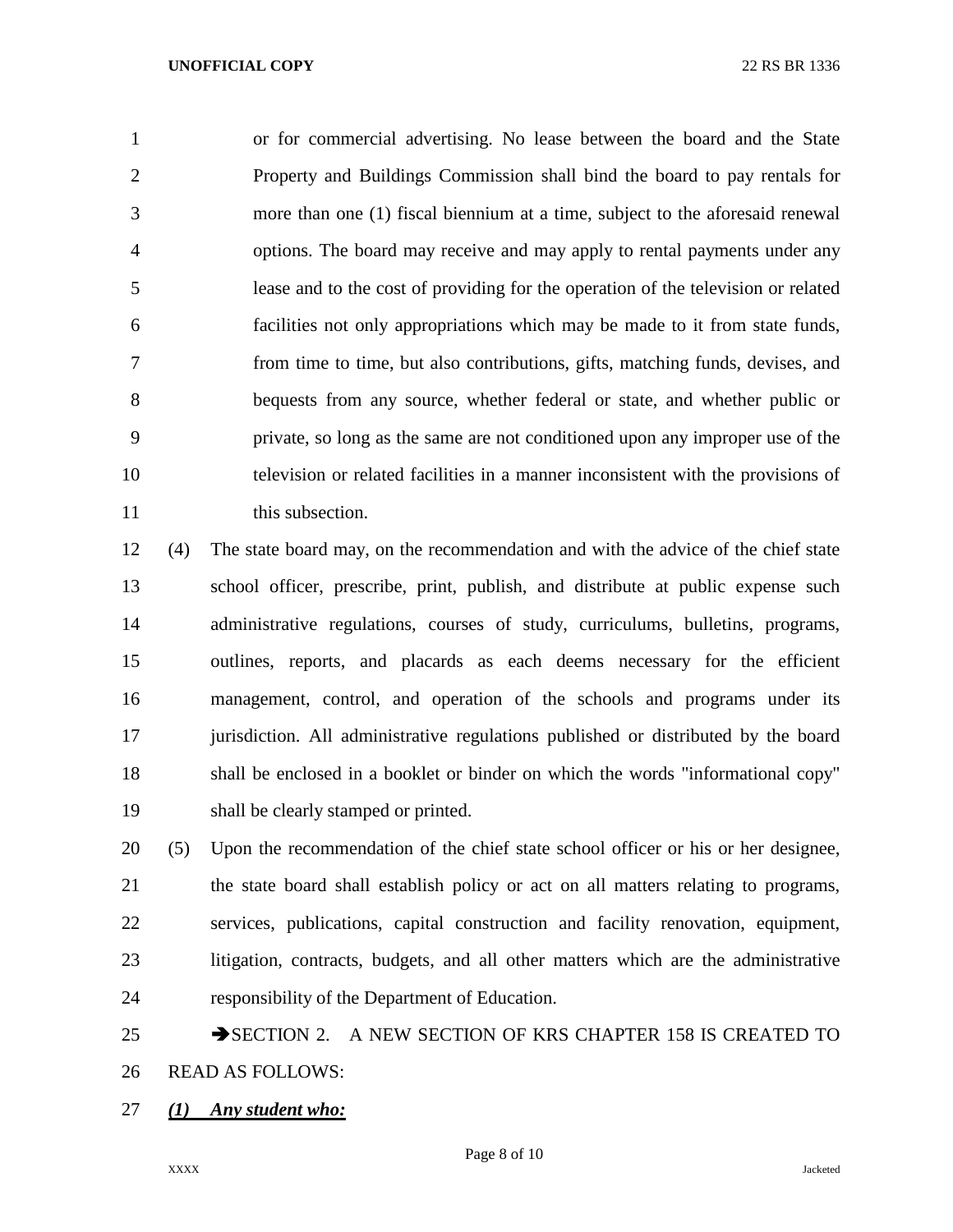| 1  | <i>Is deprived of an athletic opportunity;</i><br>(a)                                  |
|----|----------------------------------------------------------------------------------------|
| 2  | <b>Suffers any direct or indirect harm; or</b><br>(b)                                  |
| 3  | Is subject to retaliation or other adverse action by a school, the state board,<br>(c) |
| 4  | or an agency designated by the state board to manage interscholastic                   |
| 5  | <i>athletics;</i>                                                                      |
| 6  | as a result of a violation of an administrative regulation or bylaw promulgated in     |
| 7  | <u>accordance with subsection (2)(g) of Section 1 of this Act shall have a private</u> |
| 8  | cause of action for injunctive relief, monetary damages, and any other relief          |
| 9  | <i><u>available under law against the school in violation.</u></i>                     |
| 10 | A civil action commenced under this section shall be filed within two (2) years<br>(2) |
| 11 | after the date the harm occurred.                                                      |
| 12 | (3)<br>For the purposes of this section, monetary damages shall include any            |
| 13 | psychological, emotional, and physical harm suffered, reasonable attorney's fees       |
| 14 | and costs, and any other appropriate relief.                                           |
| 15 | SECTION 3. A NEW SECTION OF KRS CHAPTER 164 IS CREATED TO                              |
| 16 | <b>READ AS FOLLOWS:</b>                                                                |
| 17 | A public postsecondary education institution or private postsecondary<br>(1)<br>(a)    |
| 18 | education institution shall designate all intercollegiate and intramural               |
| 19 | athletic teams, activities, sports, and events that are sponsored or authorized        |
| 20 | by the institution as one (1) of the following categories:                             |
| 21 | <u>Men's;</u><br>I.                                                                    |
| 22 | Coed; or<br>2.                                                                         |
| 23 | <b>Women's.</b><br>3.                                                                  |
| 24 | A public postsecondary education institution or private postsecondary<br>(b)<br>1.     |
| 25 | education institution shall prohibit a person born as a member of the                  |
| 26 | male sex from competing on any intercollegiate or intramural athletic                  |
| 27 | team or in any intercollegiate or intramural athletic activity, sport, or              |